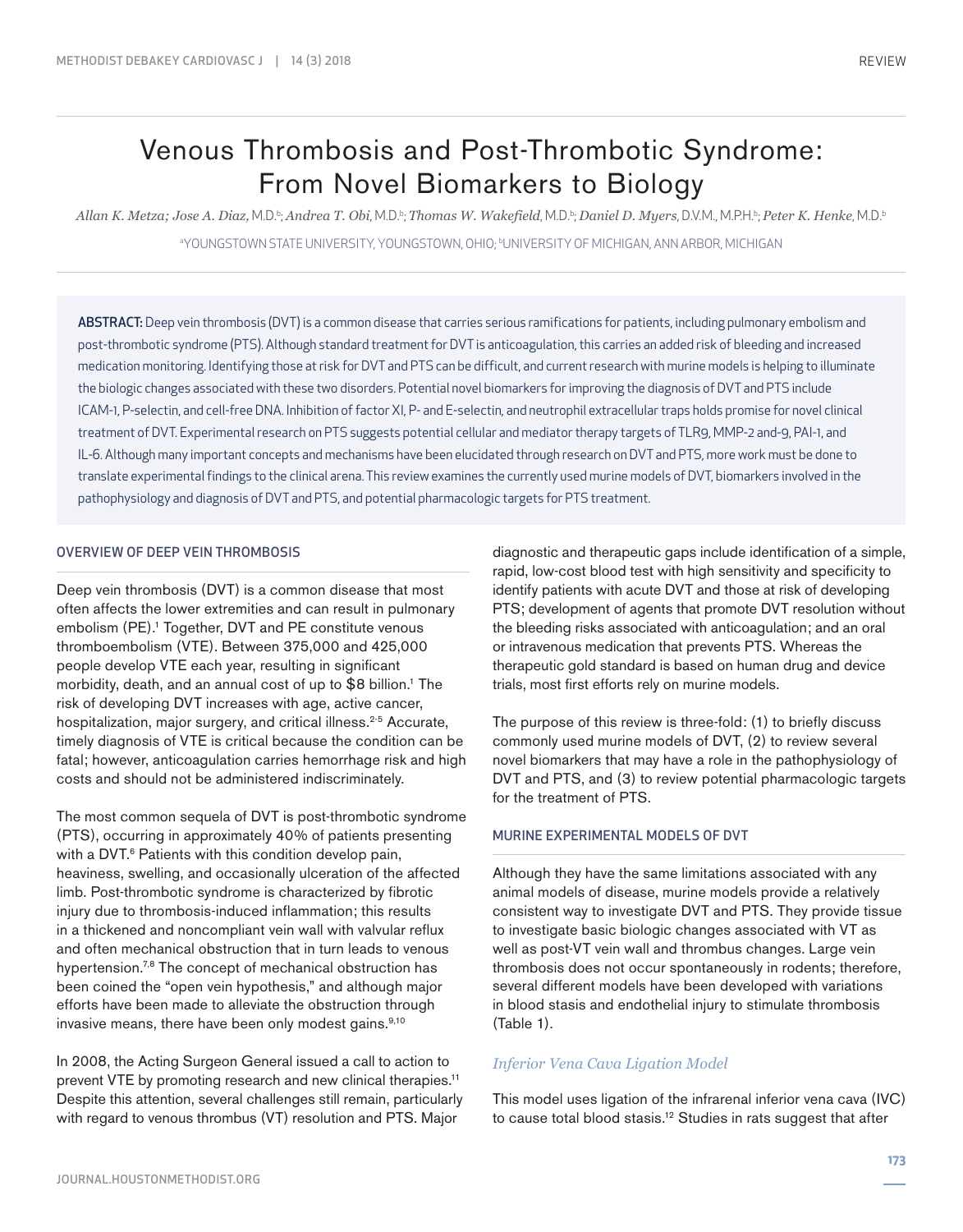|                                         | <b>LIGATION</b>                                     | <b>STENOSIS</b>                                                                                           | <b>EIM</b>                                                |
|-----------------------------------------|-----------------------------------------------------|-----------------------------------------------------------------------------------------------------------|-----------------------------------------------------------|
| How thrombus is induced                 | <b>IVC</b> tied off with suture                     | IVC tied off with suture, needle<br>inserted between suture and<br>vessel to prevent complete tie<br>down | Needle inserted into IVC lumen,<br>electric current       |
| <b>Blood flow retained</b>              | <b>No</b>                                           | Yes, some cases may produce<br>complete occlusion                                                         | <b>Yes</b>                                                |
| <b>Recurrent thrombosis</b>             | No                                                  | Yes                                                                                                       | Yes                                                       |
| Mimics typical clinical<br>presentation | Complete occlusion scenario                         | Flow retained, possibly more<br>clinically representative                                                 | Flow retained, possibly more<br>clinically representative |
| Pharmacologic treatment studies         | No, complete occlusion, less clot<br>exposed        | Yes, mostly incomplete occlusion,<br>more clot exposed                                                    | Yes, incomplete occlusion, more<br>clot exposed           |
| Clot size consistency                   | Consistent weight/length<br>depending on time point | Variable clot weight/length,<br>sometimes complete absence of<br>clot                                     | Consistent weight/length<br>depending on time point       |
| Best used for                           | Changes in vein wall due to<br>thrombus             | <b>Recurrent clot studies</b>                                                                             | <b>Recurrent clot studies</b>                             |

*Table 1.* 

Summary of aspects of murine models used to study deep vein thrombosis and how they affect vasculature. EIM: electrolytic injury model; IVC: inferior vena cava

IVC ligation, a combination of stasis-induced vein wall injury with enhanced tissue factor expression in endothelial cells and leukocytes produce thrombosis.13 This widely used model has provided reproducible thrombus weights beginning at 3 hours and extending to 42 days.<sup>12</sup> It has also been valuable in studying interactions between the vein wall and thrombus during the progression from acute to chronic inflammation and remodeling of the vein wall. Disadvantages include the lack of blood flow to test new agents and the inability of the IVC to reopen because of the ligature.

## *IVC Stenosis Model*

This model was initially developed to study early acute thrombosis in a thrombus with morphology similar to the ligation model, although this one permits perithrombus blood flow. The IVC stenosis model narrows the IVC approximately 95% just below the renal veins.14 A disadvantage of this model is the large variation in the size and incidence of VT. Depending on the timing of the IVC harvest, about 50% of animals show no evidence of thrombus, whereas in others the vein is completely occluded.

# *Electrolytic IVC Injury Model*

An alternative to the stenosis model, the electrolytic model was first described by Cooley et al. after they used electrolysis to generate VT in a murine femoral vein.15,16 However, the small size of this vessel and thrombus limits the sample size for molecular analysis. A small area of endothelial denudation observed at the needle entry point contributes to thrombus formation, and a laminar thrombus is formed while maintaining a flow channel. Thrombus weights remain consistent with acceptable standard deviations to detect differences in experimental groups from 6 hours to 14 days post injury.<sup>12,17</sup>

## *Brief Pathophysiology of Experimental VT*

Although the clotting cascade and its factors are well studied and accepted, several other factors play a role in DVT, as determined by the aforementioned VT models. Formation and early resolution of VT is characterized by the influx of neutrophils (PMNs), which promote coagulation by inhibiting anticoagulant factors and releasing neutrophil extracellular traps (NETs) in a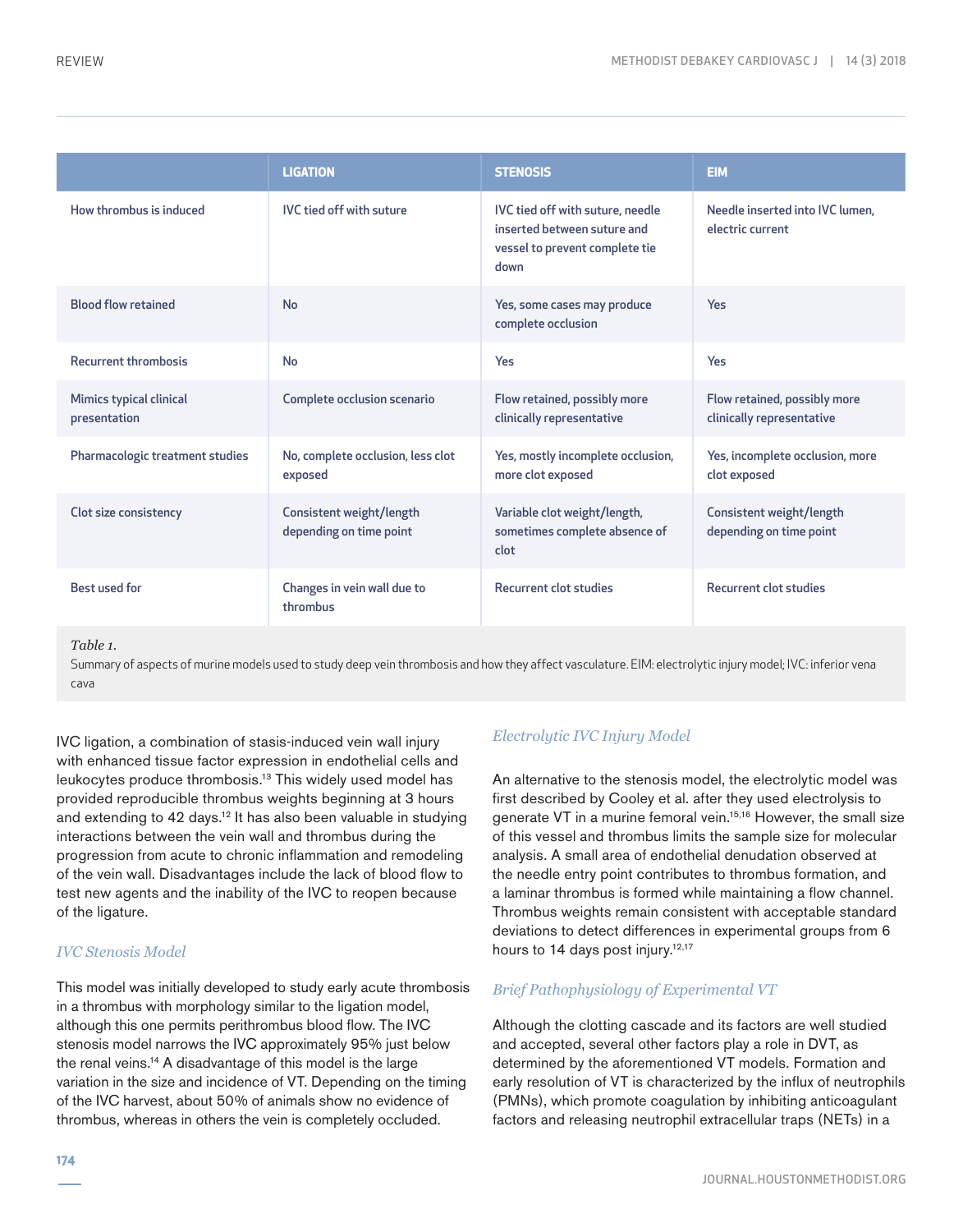process called NETosis.18,19 NETs act as a scaffold for thrombi to adhere to activated platelets and endothelial cells.<sup>20</sup> They also allow for the deposition of proteins such as fibrinogen and von Willebrand factor, which further promote thrombogenesis.<sup>20</sup>

As is characteristic of a sterile inflammatory process, late VT resolution is mediated by monocytes/macrophages that facilitate collagen and matrix remodeling, in part through matrix metalloproteinases (MMPs).<sup>21</sup> Several other mechanisms are involved with VT resolution and vein wall injury, including inflammatory chemokines, cytokines, and plasminogen activators and inhibitors.<sup>22</sup> Other factors include upregulation of vein wall adhesion molecules such as P- and E-selectin (sel) and also intracellular adhesion molecule-1 (ICAM-1), which mediates the interaction of the vein wall with circulating leukocytes and platelets.<sup>23</sup>

The P- and E-selectins are involved in the venous thrombogenic process (Figure 1). P-sel is the primary adhesion molecule mediating the initial inflammatory response and plays a key role in chronic inflammation. It is present in the platelet alpha granules and endothelial cell Weibel-Palade bodies and is translocated to the plasma membrane.<sup>24</sup> The main receptor for P-sel is PSGL-Ig. E-sel is a glycoprotein expressed on activated endothelium that facilitates thrombosis, directly modulating PMN and monocyte activity. Furthermore, E-sel has also been identified as an important regulator of thrombus formation and fibrin content in a murine VT model.<sup>25,26</sup> To further evaluate the role of selectins in the thromboinflammatory response, Myers et al. studied a murine model in which either P-sel, E-sel, or both had been genetically deleted. They found that deletion of E-sel and combined P/E-sel was associated with decreased thrombosis, whereas the inflammatory response in the vein wall was most inhibited in the combined P/E-sel and P-sel groups.<sup>25</sup>

Several potential biomarkers have been identified within this context, including intercellular adhesion molecule 1 (ICAM-1), P-sel, and NETs (Table 2).

## POTENTIAL BIOMARKERS FOR VENOUS THROMBOEMBOLISM AND POST-THROMBOTIC SYNDROME

#### *Currently Used Biomarkers*

Although useful to rule out the diagnosis of VTE, the use of D-dimer as a biomarker is not as useful to "rule in" the diagnosis since its sensitivity is as high as 98%, whereas its specificity hovers around 60%.<sup>27</sup> The use of D-dimer is well accepted for increasing the pre-test probability if positive; thus it is sensitive but not specific. Another currently used biomarker is factor VIII, the elevation of which may be useful for predicting recurrent DVT.<sup>28</sup>

## *ICAM-1*

ICAM-1 mediates attachment of leukocytes to endothelial cells, allowing the leukocytes to migrate into the tissue during an immune response (Figure 1).<sup>29</sup> Serum levels of ICAM-1 may reflect local endothelial and leukocyte activation.30 Experimentally, ICAM-1 has been shown to be mechanistically involved in small vessel thrombosis and large vessel VT in the setting of sepsis in mice.<sup>31,32</sup> Several studies evaluating ICAM-1 in the setting of acute DVT found that it lacked the sensitivity or specificity to warrant further investigation.<sup>33-35</sup> However, soluble ICAM-1 (sICAM-1) may reflect the severity of PTS.<sup>36</sup> In the BioSOX trial that evaluated several inflammatory markers in over 600 patients post thrombosis, elevated sICAM-1 was associated with a risk of developing PTS.<sup>36</sup> This was consistent with a previously published study confirming the association of sICAM-1 with development of PTS in 307 patients.<sup>37</sup> In both studies, PTS was defined as a Villalta score of ≥ 5 (moderate severity). Further validation is required to determine if sICAM-1 is a sensitive and specific biomarker to improve prediction of moderate to severe PTS.

#### *P-Selectin*

In humans, elevated levels of soluble P-sel (sP-sel) are common in DVT and VTE.<sup>35</sup> Using sP-sel as a biomarker may increase the positive predictive value (as defined by a positive duplex ultrasound) in patients with a possible DVT or when diagnostic imaging methods are not available (such as at night in many emergency rooms). A study evaluating the use of sP-sel combined with a Wells risk prediction score for diagnosing VTE showed a sensitivity of 91% (low sP-sel and low Wells score to rule out the diagnosis) and a specificity of 98% (high sP-sel and high Wells score to rule in the diagnosis), suggesting this combination may be able to rule in the diagnosis of DVT.<sup>27</sup> Thus, the highest sensitivity and specificity may be a combination of sP-sel, a high-sensitivity D-dimer, and the Wells score.<sup>38</sup>

## *NETs and Their Metabolites*

NETs can be detected in humans by elevated levels of "cellfree" DNA in circulation,<sup>39</sup> suggesting potential use of this NET byproduct as a biomarker for diagnosing VTE. However, no studies to date have evaluated NETs or NET byproducts as a biomarker for diagnosing acute DVT.

#### NEW HORIZONS OF VTE TREATMENT

Although recent trials have not supported active thrombus removal with pharmacomechanical thrombolysis, further study is likely and will not be discussed herein. Major advances have been made using direct oral anticoagulants, but the risk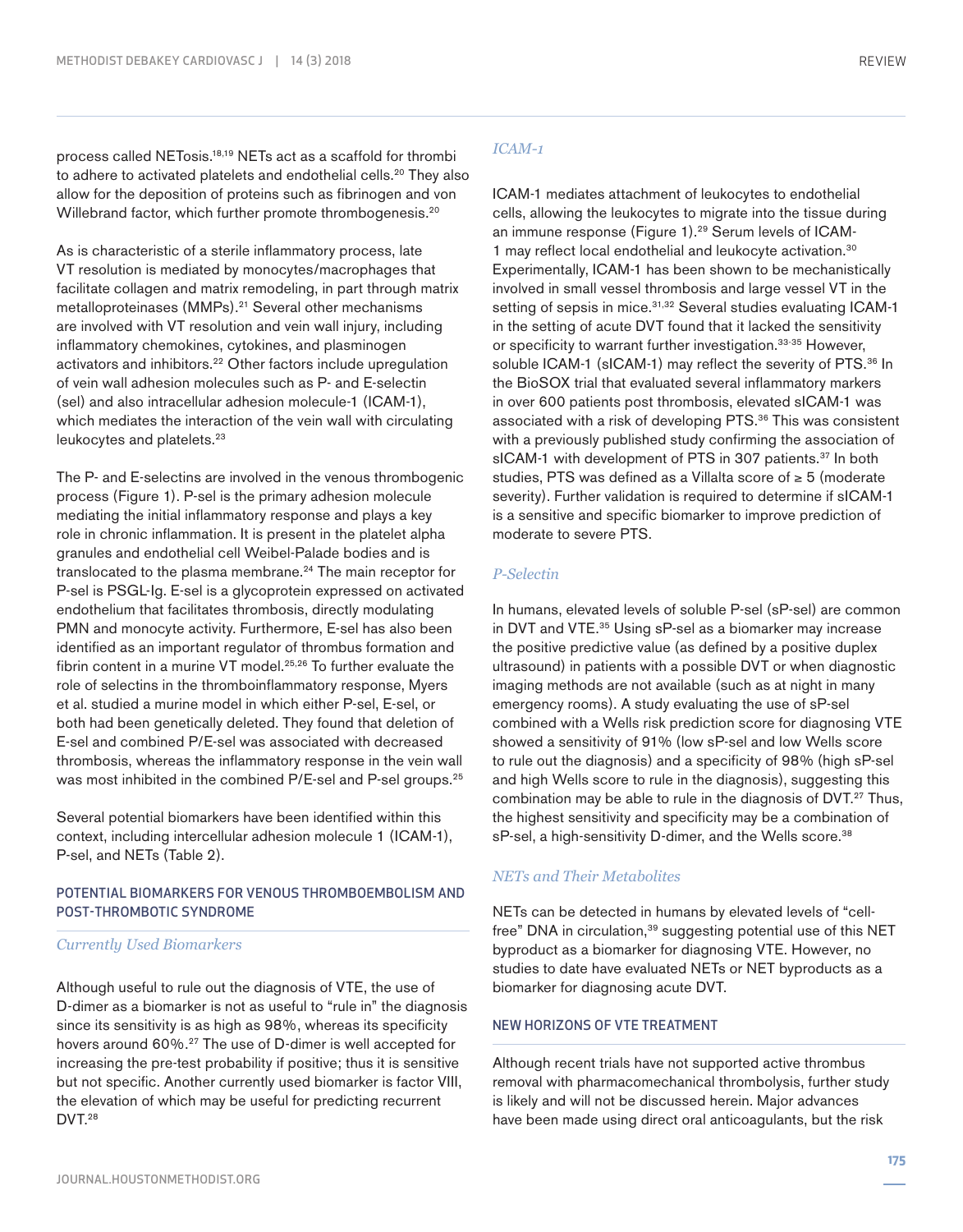

#### *Figure 1.*

Illustration of the interaction between the vessel wall, ICAM-1, P-selectin, neutrophils, NETs, red blood cells, platelets, and thrombus formation. (A) Normal blood flow before thrombotic event. No NET formation or upregulation of ICAM-1 and P-selectin. (B) Thrombus formation with NETs providing scaffolding. Upregulation of ICAM-1 and P-selectin present as well as increased presence of neutrophils in response to thrombus. ICAM-1: intracellular adhesion molecule-1; NETs: neutrophil extracellular traps; RBCs: red blood cells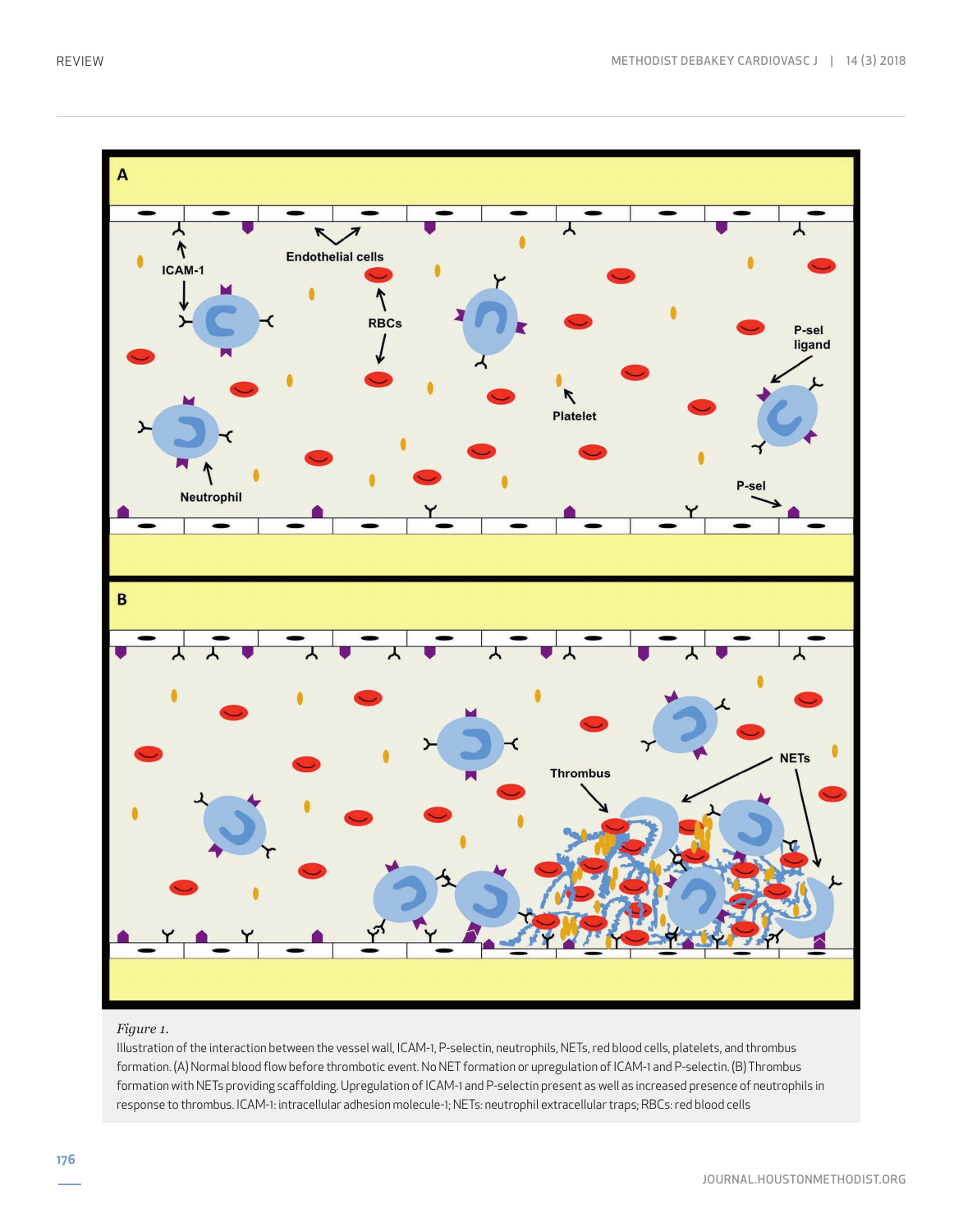|                      | <b>ICAM-1</b>                                                                       | <b>P-SELECTIN</b>                                                                         | <b>NETS</b>                                                                                             |
|----------------------|-------------------------------------------------------------------------------------|-------------------------------------------------------------------------------------------|---------------------------------------------------------------------------------------------------------|
| Sensitivity          | Very low, not enough utility to<br>further study                                    | 91%                                                                                       |                                                                                                         |
| <b>Specificity</b>   | Very low, not enough utility to<br>further study                                    | 98%                                                                                       |                                                                                                         |
| <b>Human Therapy</b> | Increased levels determine<br>risk/presence/severity of PTS;<br>increased after DVT | Levels can indicate presence/<br>severity of thrombus; inhibition<br>decreases thrombosis | Reduce development, decreasing<br>prothrombotic environment;<br>levels of cell-free DNA can<br>indicate |
| Example Agent(s)     |                                                                                     | Anti-P-selectin aptamer                                                                   | DNase, polyanionic clopidrogel,<br>heparin                                                              |
| Table 2              |                                                                                     |                                                                                           |                                                                                                         |

*Table 2.* 

Comparison of sensitivity, specificity, potential human therapeutic strategies, and potential example agents of thrombosis treatment for ICAM-1, P-selectin, and NETs. ICAM-1: intracellular adhesion molecule-1; NETs: neutrophil extracellular traps; PTS: post-thrombotic syndrome; DVT: deep vein thrombosis

of bleeding remains. The most promising new avenues for preventing pathologic clotting are inhibition of factor XI, P/E-sel, and NETs.

## *Factor XI*

Factor XI has procoagulant effects but is not required for hemostasis.40 Although it lacks functionality as a biomarker for DVT, factor XI has definite therapeutic potential. It promotes thrombosis through the contact pathway, which occurs when blood comes in contact with an artificial or negatively charged substance, as part of the intrinsic pathway. Epidemiological studies in a population deficient for factor XI consistently found a significantly lower incidence of DVT when compared to the control population.<sup>41</sup> In a clinical trial of orthopedic surgery prophylaxis, inhibition of factor XI reduced the risk of developing VTE complications post surgery when compared to enoxaparin but did not cause a significant increase in the risk of bleeding.<sup>40</sup> These studies suggest that inhibition of factor XI decreases VTE as effectively as current anticoagulants but without bleeding risk. Strategies to target factor XI include antisense oligonucleotides, aptamers (single-stranded oligonucleotides that bind to specific molecules), antibodies, small molecules, and polyanion antagonists.42

#### *Selectin Inhibition*

Although not yet tested in large human trials, P-sel inhibition effectively treats established VT in a primate model of iliofemoral VT formation**.** Two days after thrombus development, baboons

were treated with recombinant P-sel glycoprotein ligand-Ig (rPSGL-Ig, 4 mg/kg), low-molecular-weight heparin (LMWH), or saline; treatment continued once weekly (rPSGL-Ig) or daily (LMWH, saline) based on drug half-life assessment.<sup>43</sup> The percent spontaneous vein reopening increased significantly in the proximal iliac vein in animals treated with rPSGL-Ig and LMWH compared with controls. We have seen the same treatment effect with an aptamer against P-sel that blocks the P-sel:PSGL-1 interaction,<sup>44</sup> with improved vein recanalization compared to an aptamer against von Willebrand factor and LMWH, when measured 21 days after thrombogenesis.

Patients homozygous for the *S128R* E-sel allele, which codes for a more active E-sel, have an increased risk for recurrence of VT.45 Endotoxin-induced, tissue-factor–mediated coagulation is enhanced in humans carrying the *S128R* E-sel allele,<sup>46</sup> highlighting the importance of E-sel in VT. We have recently demonstrated that an inhibitor of E-sel treats both murine and human DVT,<sup>47</sup> with essentially no or very limited bleeding potential; this suggests that E-sel may be an excellent target for ongoing VTE trials.

#### *NETs*

Directly reducing NET formation may offer a safer alternative to anticoagulation treatment by decreasing a prothrombotic factor without compromising hemostasis (Figure 1). Exogenous DNAse has been successful in decreasing VT in animal studies as well as inhibiting the primary NET enzyme called peptidyl arginine deiminase 4.48 Although more research is needed,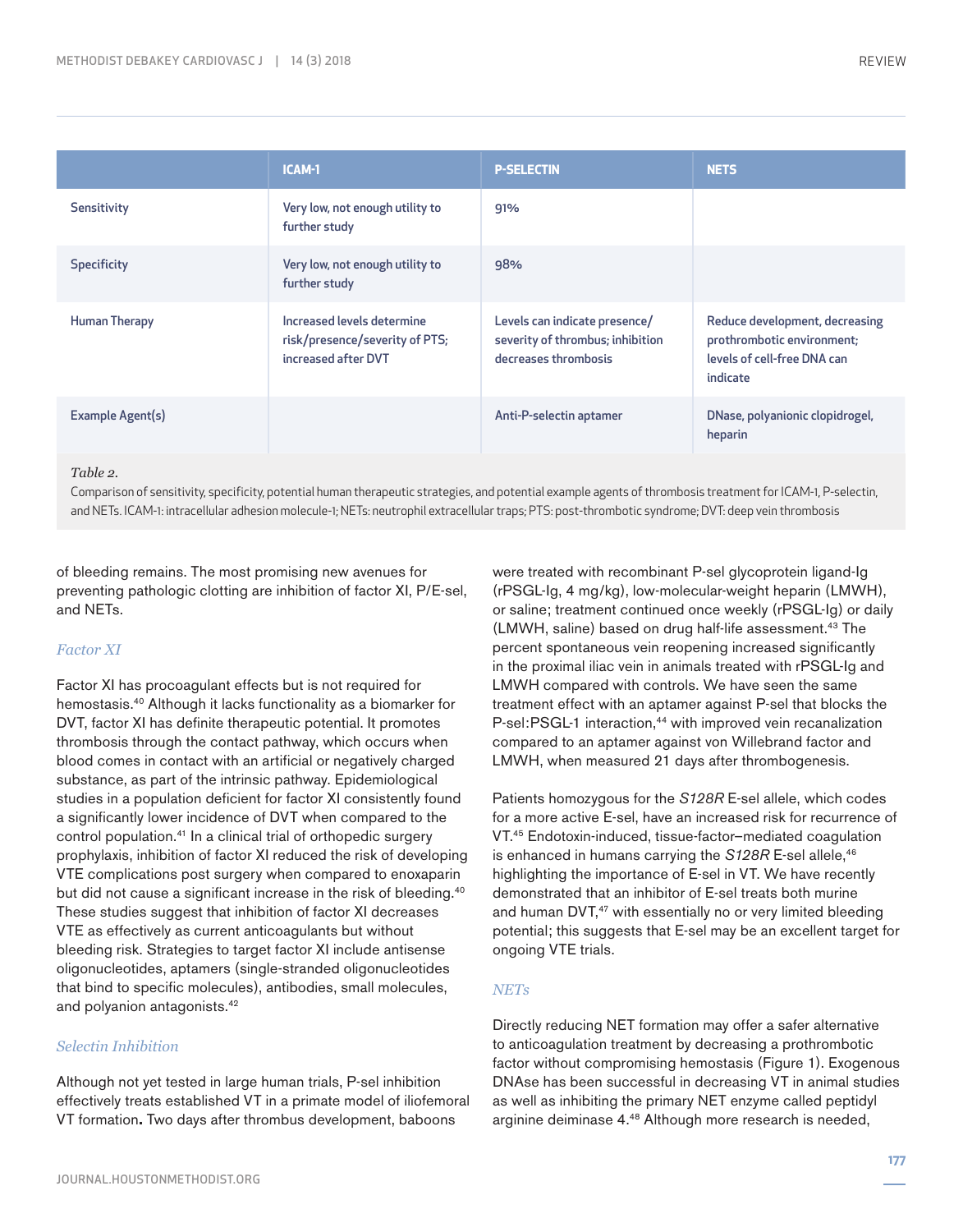some therapies used to treat VTE , including treatments such as polyanionic heparin and clopidogrel, also affect NETs.49

#### POST-THROMBOTIC SYNDROME

The primary sequela of DVT is PTS, leading to pain and discomfort in the affected extremity due to venous hypertension. Experimental data has suggested several potential therapeutic avenues that warrant further investigation given the disappointing fact that no medical or surgical therapies currently exist.

## *Toll-Like Receptor 9*

Toll-like receptor 9 (TLR9) is an important host innate immune response receptor that may drive leukocyte promotion of thrombus resolution.<sup>50</sup> A study using mice with genetically deleted TLR9 showed a larger thrombus size, suggesting the importance of TLR9 in facilitating thrombus resolution.<sup>50</sup> This role of TLR9 points to its potential diagnostic capability in a clinical setting, with a small pilot study showing that patients with lower levels of TLR9 are predisposed to persistent vein wall thickening after a DVT.<sup>51</sup> An appealing aspect of this target is the use of an ODN TLR9 agonist (an aptamer) to decrease early VT experimentally in mice,<sup>52</sup> which may translate to humans.

## *Matrix Metalloproteinases-2 and -9*

Matrix MMP-2 and -9 are common proteinases that help degrade and remodel the extracellular matrix (ECM) of vessels,<sup>21</sup> including degradation of elastin and collagen, and contribute to cellular movement through the ECM.<sup>53</sup> These proteinases are found in the vein wall during thrombus resolution, likely originating from monocytes and the vein wall, with MMP-9 activity peaking early post thrombosis and MMP-2 active during late thrombus resolution.54,55 MMP-9 has been evaluated in one human trial but was not elevated post DVT.<sup>35</sup> Data from mice genetically deficient in MMP-2 and MMP-9 showed decreased vein wall injury and preservation of vessel function post thrombus.<sup>56</sup> Although systemic inhibition would likely not be as appealing, targeting an inhibitor localized to the thrombosed vein may hold promise.

# *Plasminogen Activator Inhibitor-1*

Plasminogen activator inhibitor-1 (PAI-1) is a protein found in humans that inhibits protease tissue plasminogen activator (tPA) and urokinase-type plasminogen activator (uPA).57 Genetic deletion of PAI-1 in mice results in dramatically improved VT resolution but at the expense of a fibrotic vein wall.58 Mice that overexpress PAI-1 have large residual thrombi but a relatively preserved vein wall.<sup>59</sup> The beneficial effects of PAI-1 overexpression are probably related to the vitronectinbinding domain of PAI-1 that limits the attachment of profibrotic monocytes/macrophages to the vein wall. A unique approach to rapidly resolving thrombi while preventing vein wall injury would be to inhibit the protease function of PAI-1 while allowing the vitronectin-binding domain to function, which at this point is only experimental.

# *Interleukin-6 Inhibition*

Interleukin-6 (IL-6) is a prototypical inflammatory cytokine that is elevated in many disease conditions. It may contribute to thrombus formation by indirectly activating the extrinsic pathway of coagulation,<sup>60</sup> although its role is likely multifactorial. Elevated levels of IL-6 or genetic polymorphism may reflect endothelial dysfunction<sup>61</sup> and may correlate with the severity of DVT.36 Experimental data has shown smaller VT and decreased vein wall fibrosis in mice undergoing neutralization of IL-6, suggesting IL-6 as a potential mechanism in the development of PTS.<sup>62</sup> The IL-6 signaling axis is a clinical target in rheumatoid arthritis, and the drug tocilizumab is efficacious in reducing inflammation and symptoms.<sup>63</sup>

## **CONCLUSION**

Much research on DVT is needed, particularly research focusing on biomarkers for more precision therapy, nonanticoagulant therapy, and PTS. Murine models, with all their inherent limitations, provide the best avenue for developing new knowledge relating to these areas. The prospects closest to human translation are the use of sP-sel as a biomarker for incident VTE, factor XI and E-sel inhibition for therapy, and anti-IL-6 pathway for PTS prevention.

## KEY POINTS

- Venous thromboembolism (VTE) is common and is associated with significant morbidity and mortality.
- The primary therapy for VTE is medical. Better diagnostic and predictive markers are needed, with several potentially on the horizon for human translation.
- Post-thrombotic syndrome (PTS) has no good preventative therapy, and recent aggressive endoluminal and compression interventions have not shown significant benefit.
- More study of PTS is needed, but antifibrotic approaches may be most applicable.

#### *Conflict of Interest Disclosure:*

The authors have completed and submitted the *Methodist DeBakey Cardiovascular Journal* Conflict of Interest Statement and none were reported.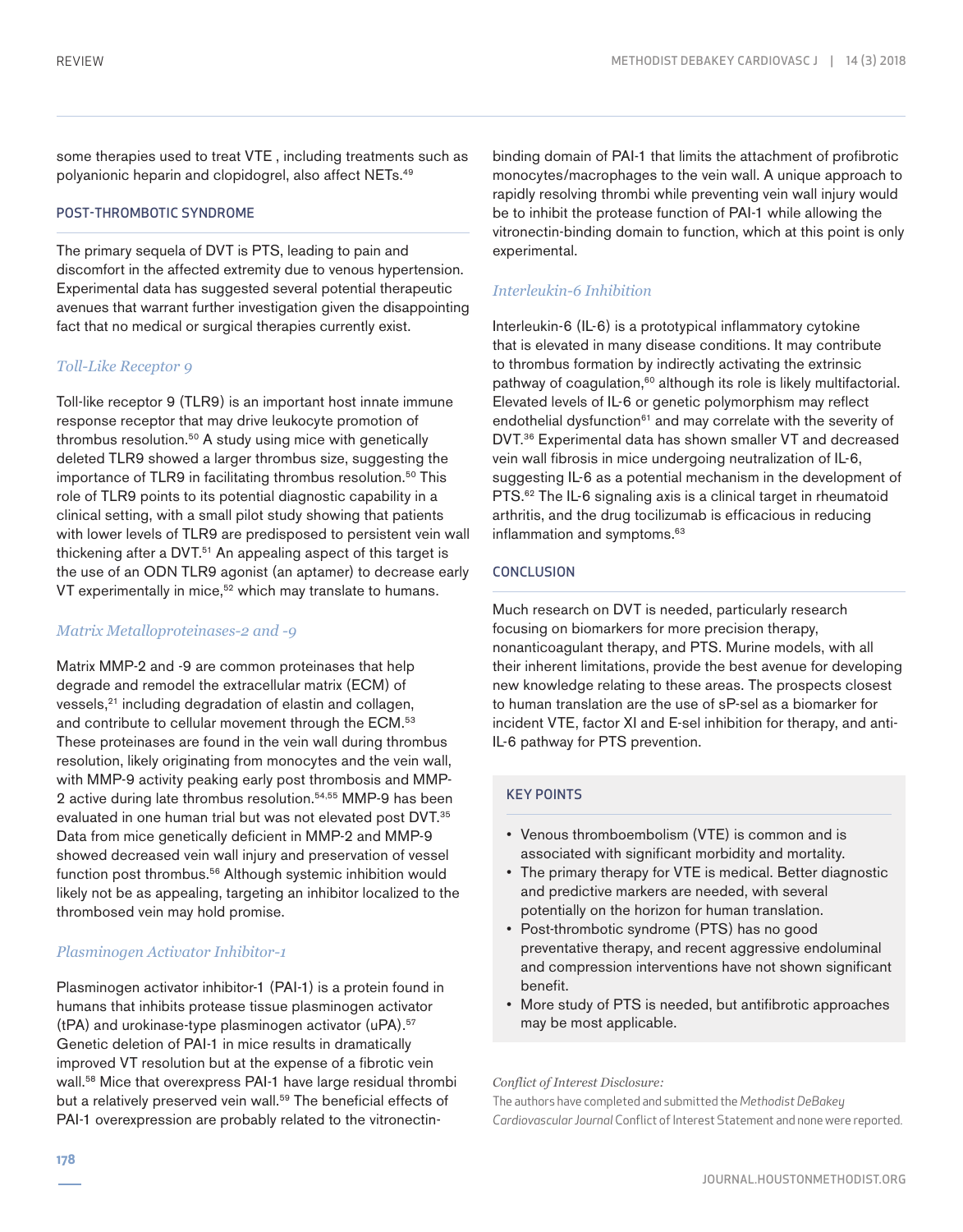#### *Keywords:*

venous thrombosis, deep vein thrombosis, non-anticoagulant treatment, vascular biology, murine models, biomarkers, post-thrombotic syndrome

#### **REFERENCES**

- 1. Benjamin EJ, Blaha MJ, Chiuve SE, et al. Heart Disease and Stroke Statistics-2017 Update: A Report From the American Heart Association. Circulation. 2017;135(10):e146-603.
- 2. Silverstein MD, Heit JA, Mohr DN, Petterson TM, O'Fallon WM, Melton LJ, 3rd. Trends in the incidence of deep vein thrombosis and pulmonary embolism: a 25-year population-based study. Arch Intern Med. 1998 Mar 23;158(6):585-93.
- 3. Königsbrügge O, Pabinger I, Ay C. Risk factors for venous thromboembolism in cancer: novel findings from the Vienna Cancer and Thrombosis Study (CATS). Thromb Res. 2014 May;133 Suppl 2:S39-43.
- 4. Pannucci CJ, Shanks A, Moote MJ, et al. Identifying patients at high risk for venous thromboembolism requiring treatment after outpatient surgery. Ann Surg. 2012 Jun;255(6):1093-9.
- 5. Obi AT, Pannucci CJ, Nackashi A, et al. Validation of the Caprini Venous Thromboembolism Risk Assessment Model in Critically Ill Surgical Patients. JAMA Surg. 2015 Oct;150(10):941-8.
- 6. Kahn SR. The post-thrombotic syndrome: the forgotten morbidity of deep venous thrombosis. J Thromb Thrombolysis. 2006;21(1):41-8.
- 7. ten Cate-Hoek AJ, Henke PK, Wakefield TW. The post thrombotic syndrome: Ignore it and it will come back to bite you. Blood Rev. 2016;30(2):131-7.
- 8. Bergan JJ, Schmid-Schonbein GW, Smith PD, Nicolaides AN, Boisseau MR, Eklof B. Chronic venous disease. N Engl J Med. 2006;355(5):488-98.
- 9. Popuri RK, Vedantham S. The role of thrombolysis in the clinical management of deep vein thrombosis. Arterioscler Thromb Vasc Biol.31(3):479-84.
- 10. Vedantham S, Goldhaber SZ, Julian JA, et al. Pharmacomechanical Catheter-Directed Thrombolysis for Deep-Vein Thrombosis. N Engl J Med. 2017;377(23):2240-52.
- 11. Wakefield TW, McLafferty RB, Lohr JM, et al. Call to action to prevent venous thromboembolism. J Vasc Surg. 2009;49(6):1620-3.
- 12. Diaz JA, Obi AT, Myers DD, Jr., et al. Critical review of mouse models of venous thrombosis. Arterioscler Thromb Vasc Biol. 2012;32(3):556-62.
- 13. Zhou J, May L, Liao P, Gross PL, Weitz JI. Inferior vena cava ligation rapidly induces tissue factor expression and venous thrombosis in rats. Arterioscler Thromb Vasc Biol. 2009;29(6):863-69.
- 14. Humphries J, Gossage JA, Modarai B, et al. Monocyte urokinase-type plasminogen activator up-regulation reduces thrombus size in a model of venous thrombosis. J Vasc Surg. 2009;50(5):1127-34.
- 15. Diaz JA, Hawley AE, Alvarado CM, et al. Thrombogenesis with continuous blood flow in the inferior vena cava. A novel mouse model. Thromb Haemost. 2010;104(2):366-75.
- 16. Cooley BC. In vivo fluorescence imaging of large-vessel thrombosis in mice. Arterioscler Thromb Vasc Biol. 2011;31(6):1351-56.
- 17. Diaz JA, Wrobleski SK, Hawley AE, Lucchesi BR, Wakefield TW, Myers DD, Jr. Electrolytic inferior vena cava model (EIM) of venous thrombosis. J Vis Exp. 2011(53):e2737.
- 18. Meng H, Yalavarthi S, Kanthi Y, et al. In Vivo Role of Neutrophil Extracellular Traps in Antiphospholipid Antibody-Mediated Venous Thrombosis. Arthritis Rheumatol. a2017;69(3):655-7.
- 19. von Bruhl ML, Stark K, Steinhart A, et al. Monocytes, neutrophils, and platelets cooperate to initiate and propagate venous thrombosis in mice in vivo. J Exp Med. 2012;209(4):819-5.
- 20. Rao AN, Kazzaz NM, Knight JS. Do neutrophil extracellular traps contribute to the heightened risk of thrombosis in inflammatory diseases? World J Cardiol. 2015;7(12):829-42.
- 21. Deroo S, Deatrick KB, Henke PK. The vessel wall: A forgotten player in post thrombotic syndrome. Thromb Haemost. 2010;104(4):681-92.
- 22. Henke PK, Wakefield T. Thrombus resolution and vein wall injury: dependence on chemokines and leukocytes. Thromb Res. 2009;123 Suppl 4:S72-78.
- 23. Wakefield TW, Myers DD, Henke PK. Mechanisms of venous thrombosis and resolution. Arterioscler Thromb Vasc Biol. 2008;28(3):387-91.
- 24. Takada M, Nadeau KC, Shaw GD, Marquette KA, Tilney NL. The cytokine-adhesion molecule cascade in ischemia/reperfusion injury of the rat kidney. Inhibition by a soluble P-selectin ligand. J Clin Invest. 1997;99(11):2682-90.
- 25. Myers D, Jr., Farris D, Hawley A, et al. Selectins influence thrombosis in a mouse model of experimental deep venous thrombosis. J Surg Res. 2002;108(2):212-21.
- 26. Sullivan VV, Hawley AE, Farris DM, et al. Decrease in fibrin content of venous thrombi in selectin-deficient mice. J Surg Res. 2003;109(1):1-7.
- 27. Vandy F, Stabler C, Eliassen A, et al. Soluble P-selectin for the diagnosis of lower extremity deept venous thrombosis. Journal of Vascular Surgery. 2013;1:117-25.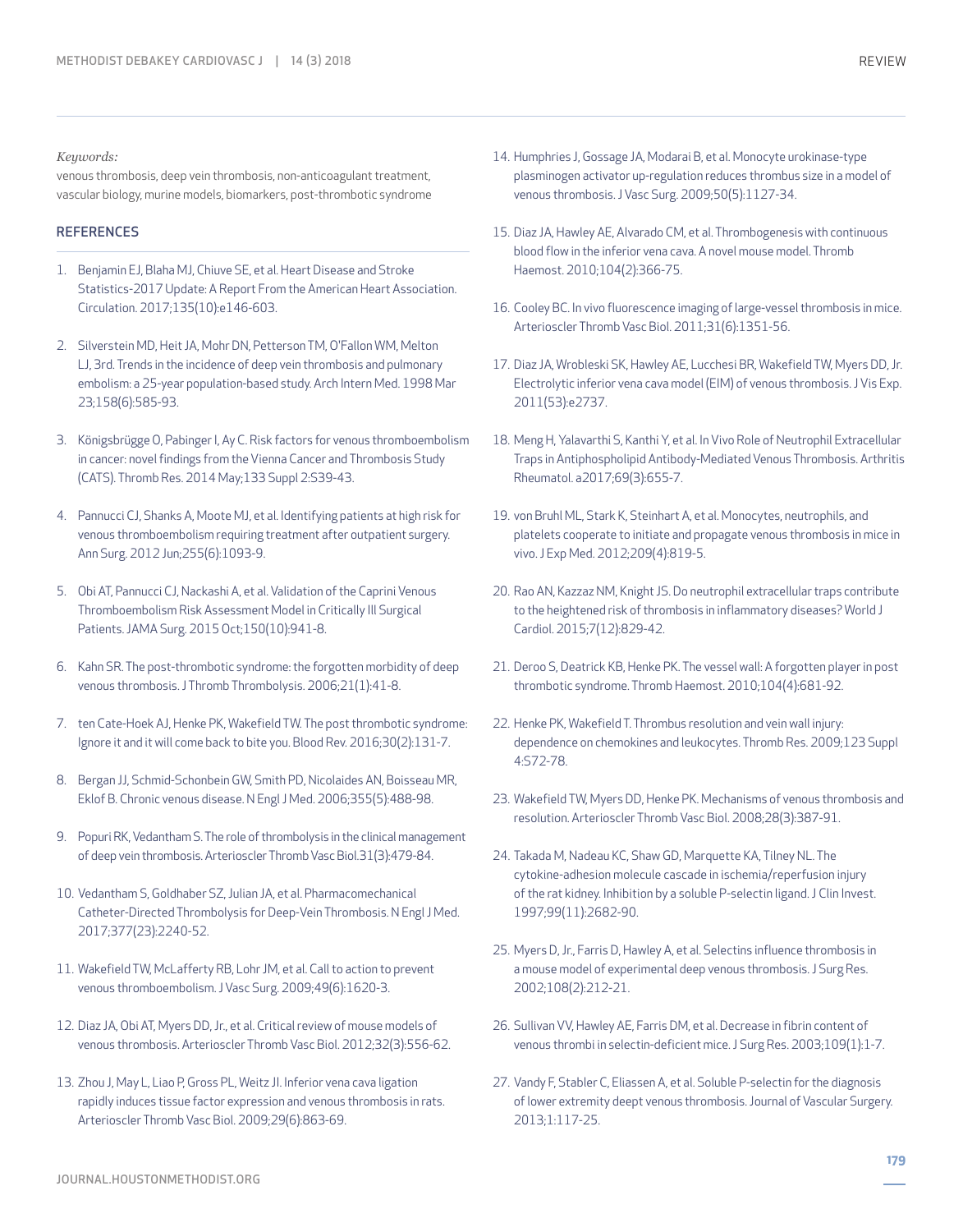- 28. Timp JF, Lijfering WM, Flinterman LE, et al. Predictive value of factor VIII levels for recurrent venous thrombosis: results from the MEGA follow-up study. J Thromb Haemost. 2015;13(10):1823-32.
- 29. Frank PG, Lisanti MP. ICAM-1: role in inflammation and in the regulation of vascular permeability. Am J Physiol Heart Circ Physiol 2008;295(3):H926-7.
- 30. Isogai N, Tanaka H, Asamura S. Thrombosis and altered expression of intercellular adhesion molecule-1 (ICAM-1) after avulsion injury in rat vessels. J Hand Surg Br. 2004;29(3):230-4.
- 31. Darbousset R, Thomas GM, Mezouar S, et al. Tissue factor-positive neutrophils bind to injured endothelial wall and initiate thrombus formation. Blood. 2012;120(10):2133-43.
- 32. Obi AT, Andraska E, Kanthi Y, et al. Endotoxaemia-augmented murine venous thrombosis is dependent on TLR-4 and ICAM-1, and potentiated by neutropenia. Thromb Haemost. 2017;117(2):339-48.
- 33. Smith A, Quarmby JW, Collins M, Lockhart SM, Burnand KG. Changes in the levels of soluble adhesion molecules and coagulation factors in patients with deep vein thrombosis. Thromb Haemost. 1999;82(6):1593-9.
- 34. Bucek RA, Reiter M, Quehenberger P, Minar E, Baghestanian M. The role of soluble cell adhesion molecules in patients with suspected deep vein thrombosis. Blood Coagul Fibrinolysis. 2003;14(7):653-7.
- 35. Mosevoll KA, Lindas R, Tvedt TH, Bruserud O, Reikvam H. Altered plasma levels of cytokines, soluble adhesion molecules and matrix metalloproteases in venous thrombosis. Thromb Res. 2015;136(1):30-9.
- 36. Rabinovich A, Cohen JM, Cushman M, et al. Inflammation markers and their trajectories after deep vein thrombosis in relation to risk of postthrombotic syndrome. J Thromb Haemost. 2015;13(3):398-408.
- 37. Shbaklo H, Holcroft CA, Kahn SR. Levels of inflammatory markers and the development of the post-thrombotic syndrome. Thromb Haemost. 2009;101(3):505-12.
- 38. Wells PS, Anderson DR, Rodger M, et al. Evaluation of D-dimer in the diagnosis of suspected deep-vein thrombosis. N Engl J Med. 2003;349(13):1227-35.
- 39. Diaz JA, Fuchs TA, Jackson TO, et al. Plasma DNA is Elevated in Patients with Deep Vein Thrombosis. J Vasc Surg Venous Lymphat Disord. 2013;1(4): 341-348.e1.
- 40. Weitz JI, Fredenburgh JC. Factors XI and XII as Targets for New Anticoagulants. Front Med (Lausanne). 2017;4:19.
- 41. Salomon O, Steinberg DM, Zucker M, Varon D, Zivelin A, Seligsohn U. Patients with severe factor XI deficiency have a reduced incidence of deepvein thrombosis. Thromb Haemost. 2011;105(2):269-73.
- 42. Weitz JI, Fredenburgh JC. 2017 Scientific Sessions Sol Sherry Distinguished Lecture in Thrombosis: Factor XI as a Target for New Anticoagulants. Arterioscler Thromb Vasc Biol. 2018;38(2):304-10.
- 43. Myers D, Wrobleski S, Londy F, et al. New and effective treatment of experimentally induced venous thrombosis with anti-inflammatory rPSGL-Ig. Thromb Haemost. 2002;87(3):374-82.
- 44. Diaz JA, Wrobleski SK, Alvarado CM, et al. P-selectin inhibition therapeutically promotes thrombus resolution and prevents vein wall fibrosis better than enoxaparin and an inhibitor to von Willebrand factor. Arterioscler Thromb Vasc Biol. 2015;35(4):829-37.
- 45. Jilma B, Kovar FM, Hron G, et al. Homozygosity in the single nucleotide polymorphism Ser128Arg in the E-selectin gene associated with recurrent venous thromboembolism. Arch Intern Med. 2006;166(15):1655-9.
- 46. Jilma B, Marsik C, Kovar F, Wagner OF, Jilma-Stohlawetz P, Endler G. The single nucleotide polymorphism Ser128Arg in the E-selectin gene is associated with enhanced coagulation during human endotoxemia. Blood. 2005;105(6):2380-3.
- 47. Culmer DL, Dunbar ML, Hawley AE, et al. E-selectin inhibition with GMI-1271 decreases venous thrombosis without profoundly affecting tail vein bleeding in a mouse model. Thromb Haemost. 2017;117(6):1171-81.
- 48. Fuchs TA, Brill A, Wagner DD. Neutrophil extracellular trap (NET) impact on deep vein thrombosis. Arterioscler Thromb Vasc Biol. 2012;32(8):1777-83.
- 49. Kimball AS, Obi AT, Diaz JA, Henke PK. The Emerging Role of NETs in Venous Thrombosis and Immunothrombosis. Front Immunol. 2016;7:236.
- 50. Dewyer NA, El-Sayed OM, Luke CE, et al. Divergent effects of Tlr9 deletion in experimental late venous thrombosis resolution and vein wall injury. Thromb Haemost. 2015;114(5):1028-37.
- 51. Deatrick KB, Elfline M, Baker N, et al. Postthrombotic vein wall remodeling: Preliminary observations. J Vasc Surg.53(1):139-46.
- 52. Henke PK, Mitsuya M, Luke CE, et al. Toll-like receptor 9 signaling is critical for early experimental deep vein thrombosis resolution. Arterioscler Thromb Vasc Biol. 2011;31(1):43-9.
- 53. Deatrick KB, Eliason JL, Lynch EM, et al. Vein wall remodeling after deep vein thrombosis involves matrix metalloproteinases and late fibrosis in a mouse model. J Vasc Surg. 2005;42(1):140-8.